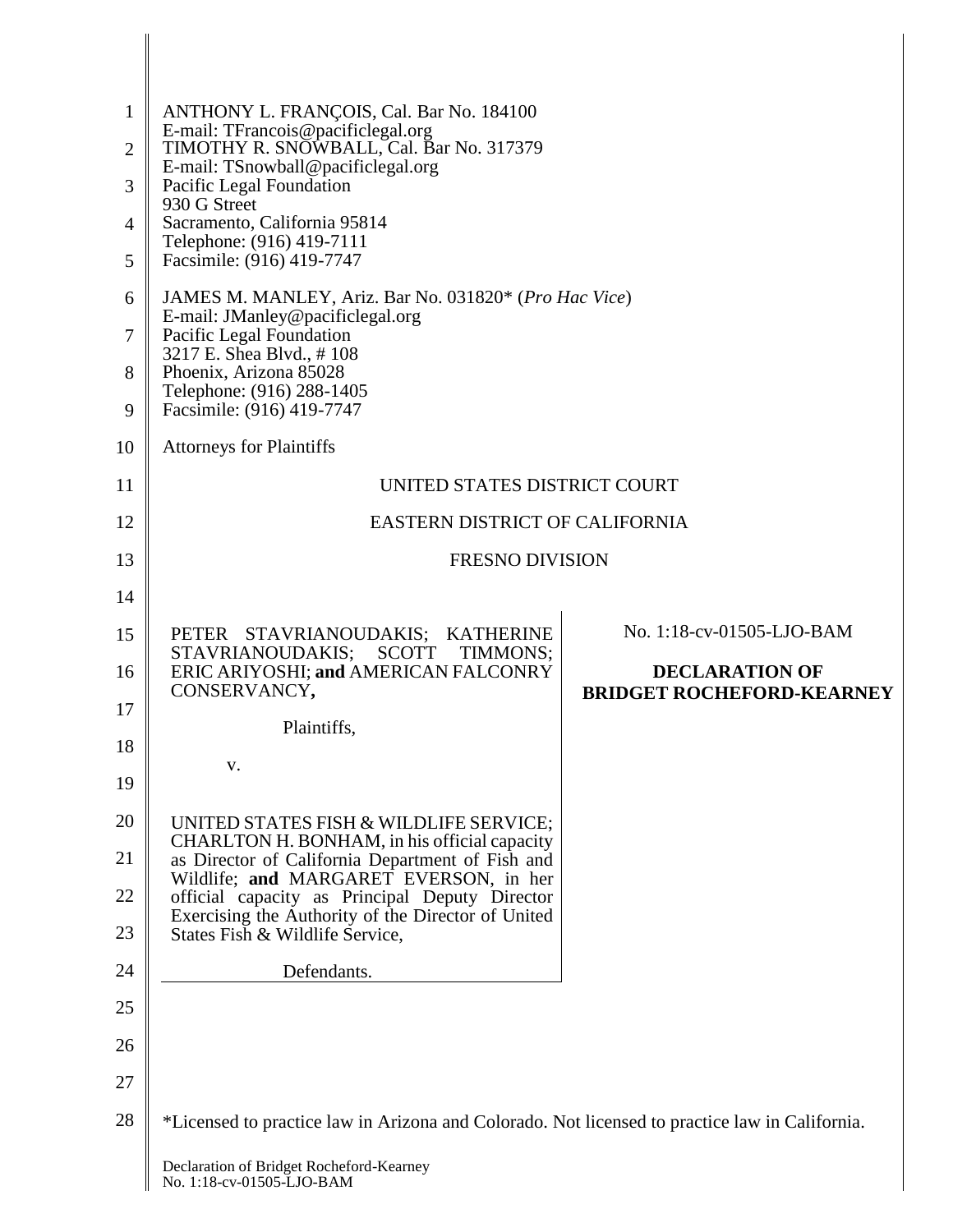1 2 I, Bridget Rocheford-Kearney, declare:

3 1. The facts set forth in this declaration are based on my knowledge and, if called as a witness, I can competently testify to their truthfulness under oath.

4

5

6

7

8

2. I have spent many years in the movement for greater protection for falconers' constitutional rights, including being a founding member of the American Falconry Conservancy, and as a secretary for the North American Falconers Association. I have extensive knowledge of the concerns of the falconry community, and the issues related to unconstitutional warrantless search provisions and speech restrictions, including their impact on individual falconers.

9 10 11 12 13 3. The feeling in the larger falconry community has been and remains that we should do everything we can not to rock the boat and push back on some of these abuses, or Fish and Wildlife will just come into our homes and take our birds away. Many falconers believe that we have no choice but to submit. Falconers are extremely afraid and anxious of the government's asserted authority to violate our constitutional rights.

14 15 16 17 4. The founding and development of American Falconry Conservancy is a direct result of the unconstitutional heavy-handed enforcement actions of federal and state Fish and Wildlife departments. We felt advocating through American Falconry Conservancy was the only way to protect our constitutional rights.

18 19 20 21 5. Founded in the early 2000s, the original narrow mission of the American Falconry Conservancy was to preserve the rights of falconers to capture raptors from the wild as private property, no less than duck, elk, or any other biological resource is converted to private property by a hunter.

22 23 6. But as more members began to join, our focus and activities became more political and broad, including preserving the rights of falconers to practice their sport.

24 25 26 27 7. American Falconry Conservancy has long advocated that just because falconers legally capture raptors, that does not mean that we have signed away our Fourth Amendment rights or that Fish and Wildlife officers can just come marching into our homes to conduct a warrantless search whenever they want.

28 Declaration of Bridget Rocheford-Kearney No. 1:18-cv-01505-LJO-BAM 8. There are many examples of this continuing abuse of power by Fish and Wildlife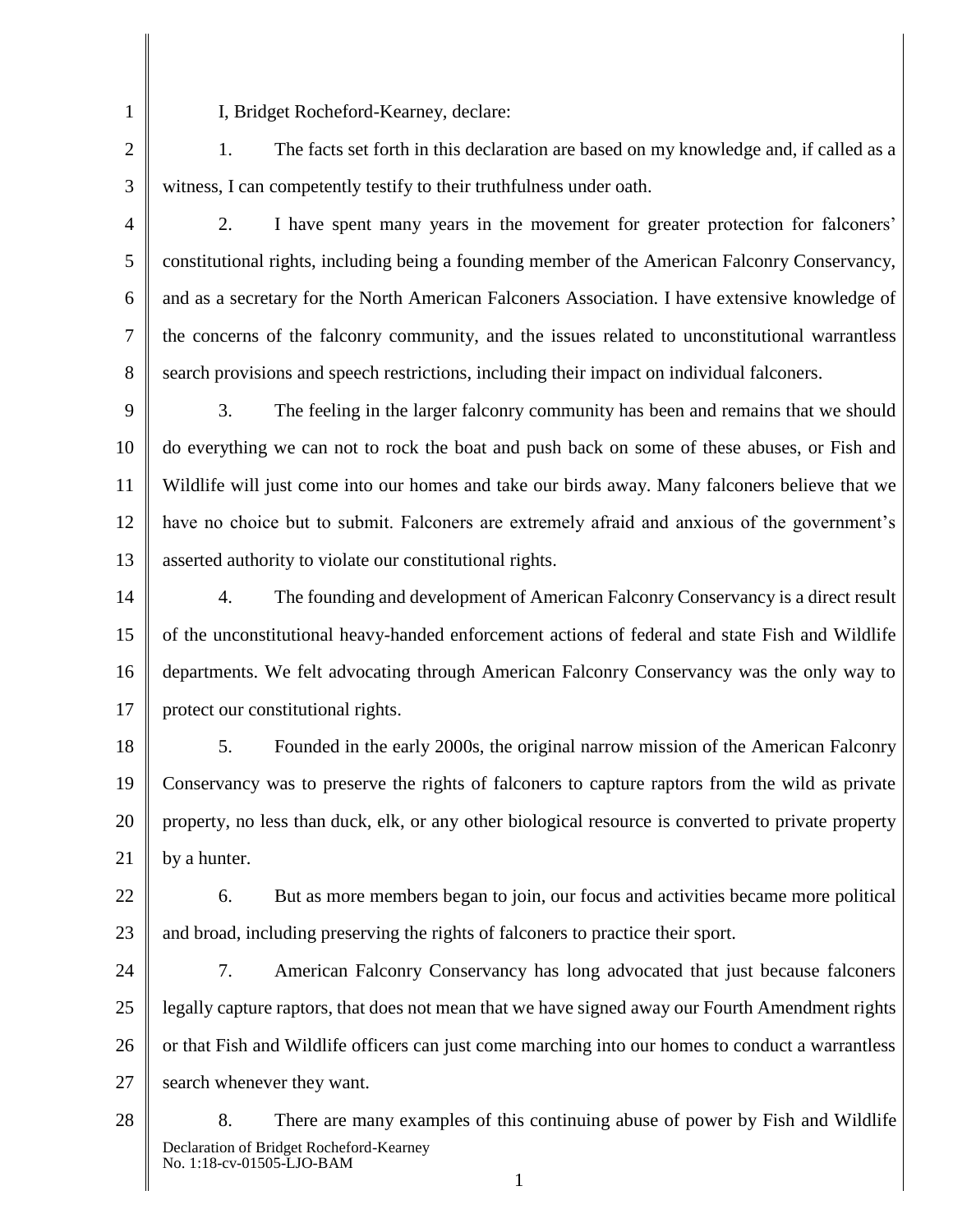1 2 3 4 officers. These include the search of Richard and Becky Brunotte in Colorado. At the time the main social engagement for falconers worldwide was an email list, Hawk-L. While officers were inside their home searching, the Brunotte's were sending out emails to the list providing panicked updates on what was happening. I still possess these email records.

5

6 7 8 9 10 9. Another example was an incident occurring at the home of Lydia Ash in approximately 2009. One morning while she was at work, her husband discovered federal Fish and Wildlife agents outside the back fence surrounding their back yard, prowling around trying to peer over or find a way in! When he asked them what they were doing, they requested entry, which he refused. After calling Lydia (who rushed home from work), the officers were told they could not enter their home or property and eventually left.

11 12 13 14 15 16 10. Another example of this abuse of power is "Operation Falcon," which took place in 1982. It was an operation coordinated between Canadian and U.S. authorities to "crackdown" on an imaginary illicit international falconry ring. This entirely contrived justification was the pretext to unleash a nationwide sting operation that resulted in hundreds of innocent Americans having their homes and property searched without a warrant. And, at the end of the day, not a single case or prosecution arose from these repeated violations.

17 18 11. A good reference for Operation Falcon is the book, "The Pilgrim and the Cowboy," written by Paul McKay.

19 20 21 12. The attitude that authorities displayed during Operation Falcon is still prevalent. The operational principles of Operation Falcon are still enforced to this day, including a lack of respect for falconers' constitutional rights.

22 23 24 25 13. In my experience, the common mentality of Fish and Wildlife agents is: "Let us come into your home and answer all of our questions, or else." This is the common practice. For falconers, their birds and practice is more than a passion: it is their entire life. Essentially they are being told to give up their Fourth Amendment rights or have their entire life taken away.

26 27 28 Declaration of Bridget Rocheford-Kearney No. 1:18-cv-01505-LJO-BAM 14. The American Falconry Conservancy has been repeatedly told by Fish and Wildlife agents over the years, including Defendant Bonham, that being the "squeaky wheel" and refusing to allow our rights to be violated, will result in the "privilege" of falconry being simply taken away.